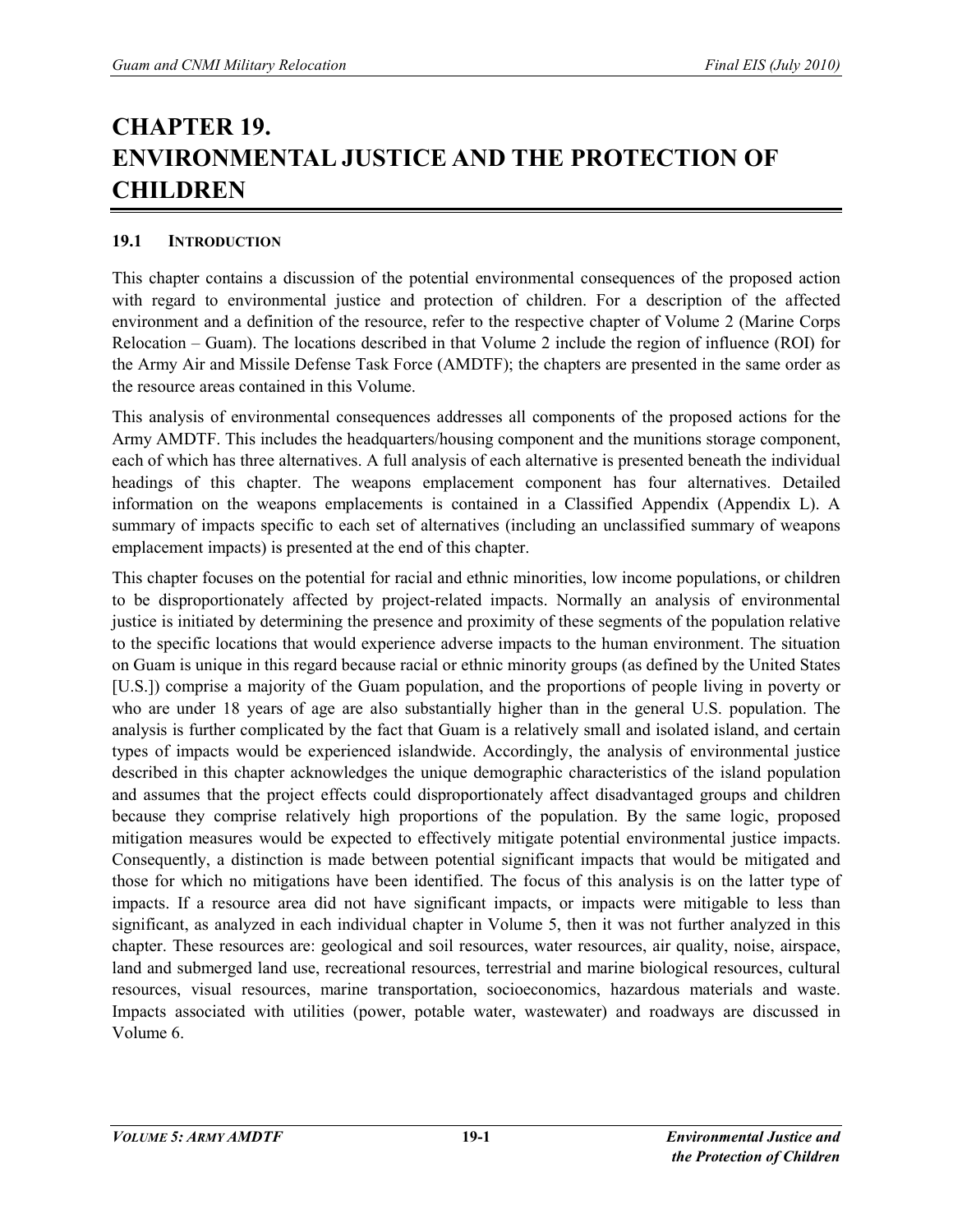### **19.2 ENVIRONMENTAL CONSEQUENCES**

# **19.2.1 Approach to Analysis**

# 19.2.1.1 Methodology

Volume 5 of this EIS examines the potential impacts that each alternative for the Army AMDTF would potentially have on various environmental and human resources. Based on the conclusions reached in each resource chapter, the analysis of environmental justice sought to identify the adverse impacts that would disproportionately affect racial minorities, children, and/or low-income populations, based on the following assumptions.

- Environmental Justice and Protection of Children policies require a federal agency to analyze whether its proposed action would adversely affect minority, low-income, and child populations disproportionately to the rest of the community. The island of Guam is unique in that a majority of the population of Guam meet the criteria for being an Asian Pacific minority group in the context of the overall U.S. population. As a result, where the EIS identifies significant impacts for a particular resource, there would be a corresponding, island-wide adverse effect to minority populations on Guam, compared to the U.S. population. However, because of international agreements that require the proposed action to focus on Guam, and not other locations within the U.S., the evaluation of environmental justice would be on whether there are disproportionate adverse effects within the context of alternatives for facility location on Guam. Because of this, it would be impossible for there to be a disproportionate effect from an identified adverse impact based solely on the impact affecting a minority population. Therefore, the analysis for environmental justice on Guam must consider whether there is a disproportionate adverse effect on a low-income population or children. For example, if there is a low-income population that is being impacted by a potential reduction in Public Health and Social Services, that impact would be considered a significant impact because the population, as a given, is a minority population and it is being disproportionately affected because it is a low-income population. As a result, some resource areas may have effects on a minority population, but because they do not impact a lowincome or child population in a disproportionate manner they will not be considered as causing an environmental justice adverse effect.
- The ROI is defined as the area in which the principal effects arising from the implementation of the proposed action or alternatives are likely to occur. Those who may be affected by the consequences of the alternatives are often those who reside or otherwise occupy areas immediately adjacent to the alternative locations.
- Because the proposed actions are related either to construction or operations, impacts to the ROI would likely be either "spill over" effects that extend beyond an installation's boundary line into the surrounding community, or impacts that directly affect minority populations in the ROI.

In Volume 5, components of the proposed action were determined to have potential adverse cultural resource impacts (Chapter 12) and noise impacts (Chapter 6), both of which have implications for environmental justice and protection of children. Volume 6 (Chapter 4) also identified traffic impacts associated with the action that are also applicable to this analysis (based on a Federal Highway Administration study). No other resource impacts identified in Volume 5 would have potential significant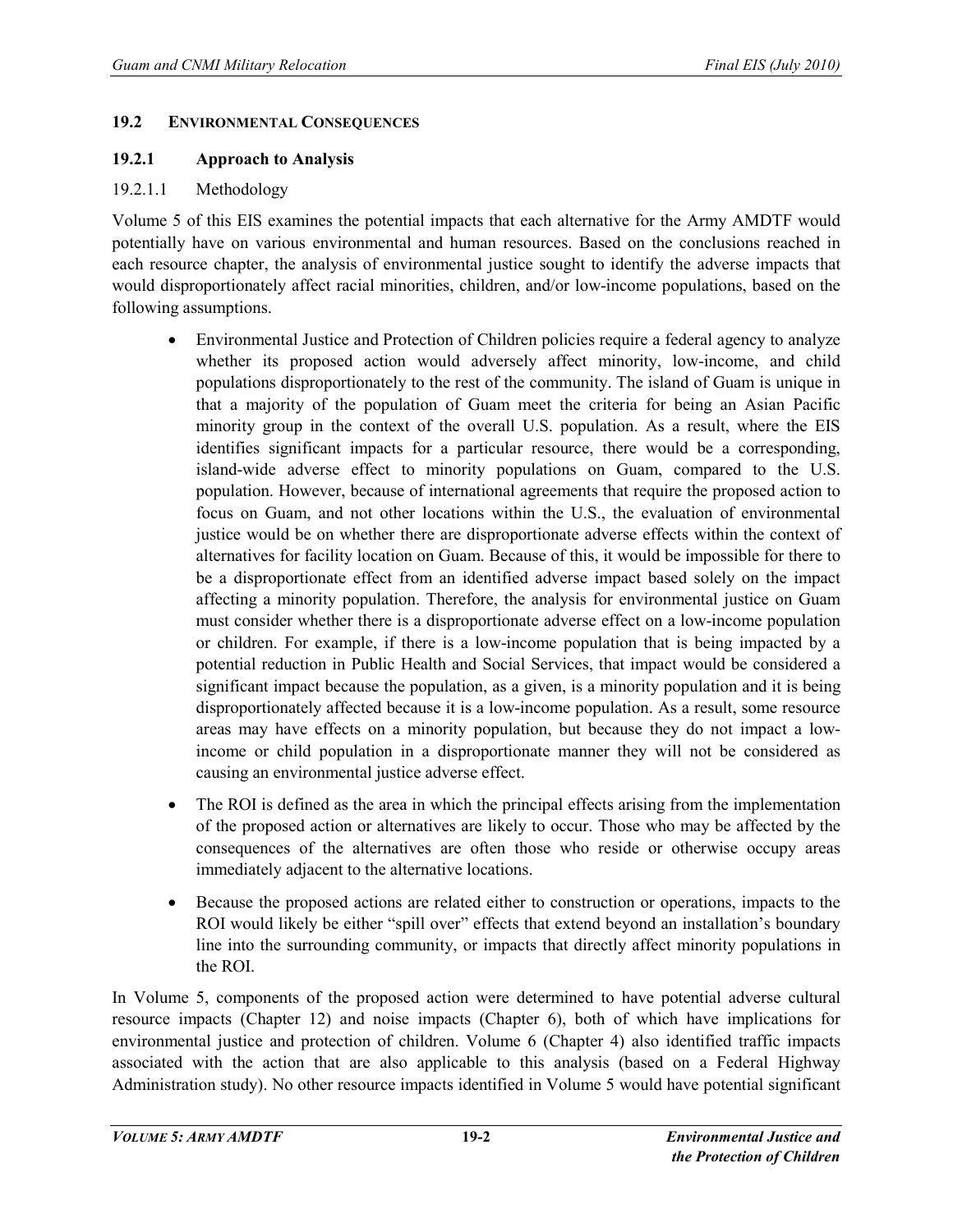impacts with regard to environmental justice or protection of children. Therefore, this chapter focuses on significant adverse impacts to cultural resources, noise, and traffic as described in Volume 5 and Volume 6.

The analysis involved the application of three tiers of criteria to assess the environmental justice implications for each significant impact identified in the relevant resource chapters. In some cases if the analysis shows that the requirements for the specific criteria have not been met, then a discussion on the next tier may not be required. For instance, if an applicable disadvantaged group is not disproportionately affected in Tier 2, then a discussion on significant effects under environmental justice would not be warranted.

- *Tier 1*: *Are there any racial minorities, low-income, or children populations adjacent to the proposed action site?*
- *Tier 2: Are the applicable disadvantaged groups disproportionately affected by the negative environmental consequences of the proposed action(s)?*
- *Tier 3*: *Would the disproportionate adverse effects be significant?*

# 19.2.1.2 Determination of Significance

According to Section 1508.27 of the Council on Environmental Quality (CEQ) Regulations for Implementing National Environmental Policy Act (NEPA) (CEQ 1979), determining the level of significance of an environmental impact requires that both context and intensity be considered. These are defined in Section 1508.27 as follows:

- "Context. This means that the significance of an action must be analyzed in several contexts such as society as a whole (human, national), the affected region, the affected interests, and the locality. Significance varies with the setting of the proposed action. For instance, in the case of a site-specific action, significance would usually depend upon the effects in the locale rather than in the world as a whole. Both short- and long-term effects are relevant".
- "Intensity. This refers to the severity of the impact. Responsible officials must bear in mind that more than one agency may make decisions about partial aspects of a major action." The following should be considered in evaluating intensity:
	- o Impacts that may be both beneficial and adverse. A significant effect may exist even if the federal agency believes that on balance the effect would be beneficial.
	- o The degree to which the proposed action affects public health or safety.
	- o Unique characteristics of the geographic area such as proximity to historic or cultural resources, park lands, prime farmlands, wetlands, wild and scenic rivers, or ecologically critical areas.
	- o The degree to which the effects on the quality of the human environment are highly uncertain or involve unique or unknown risks.
	- o The degree to which the action may establish a precedent for future actions with significant effects or represents a decision in principle about a future consideration.
	- o Whether the action is related to other actions with individually insignificant but cumulatively significant impacts. Significance exists if it is reasonable to anticipate a cumulatively significant impact on the environment. Significance cannot be avoided by terming an action temporary or by breaking it down into small component parts.
	- o The degree to which the action may adversely affect districts, sites, highways, structures, or objects listed in or eligible for listing in the National Register of Historic Places or may cause loss or destruction of significant scientific, cultural, or historical resources.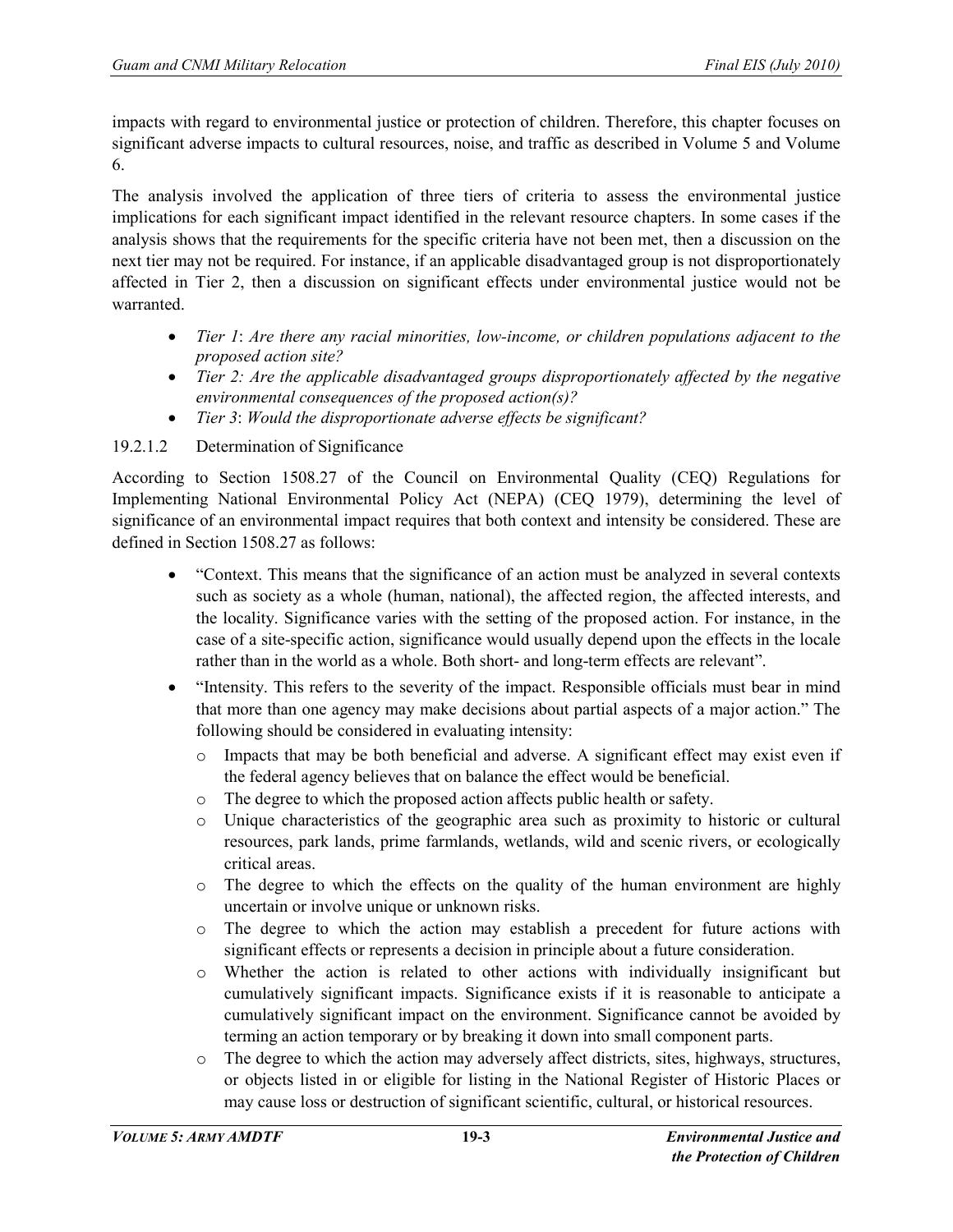- o The degree to which the action may adversely affect an endangered or threatened species or its habitat that has been determined critical under the Endangered Species Act of 1973.
- o Whether the action threatens a violation of federal, state, or local law or requirements imposed for the protection of the environment."

# 19.2.1.3 Issues Identified during Public Scoping Process

Concerns related to environmental justice that were raised by the public and regulatory stakeholders during the public scoping meetings were considered during the analysis of environmental justice and are discussed in Volume 2, Chapter 19, Environmental Justice. Also discussed in Volume 2 Chapter 19 are public outreach efforts that were undertaken during the development of the EIS to ensure that racial and ethnic minority and low-income populations had the opportunity to provide comments on the proposed military relocation on Guam.

# **19.2.2 Headquarters/Housing Alternatives**

# 19.2.2.1 Headquarters/Housing Alternative 1 (Preferred Alternative)

According to Chapter 2 of Volume 5, Alternative 1 for the proposed headquarters/housing projects includes the construction of Army administrative buildings co-located with Marine Corps facilities at Naval Computer and Telecommunications Satation (NCTS) Finegayan and construction of Army housing co-located with Marine Corps housing at South Finegayan. Construction activities and operations would occur on base. The village located adjacent to NCTS Finegayan is Dededo.

#### Public Health Care Services

Volume 5, Chapter18 identifies potential significant impacts to health care services as a consequence of population growth associated with the Army AMDTF. An increased patient to health care provider ratio is predicted, and it is anticipated that Guam clinics and hospital would not be able to increase staffing to meet health care service needs, resulting in significant impacts to public health care services.

# *Tier 1*: *Are there any racial minorities, low-income, or children populations adjacent to the proposed action site?*

Dededo has a majority (97%) of racial minorities compared to the U.S. average (U.S. Census Bureau 2000a). Dededo has a similar percentage of households in poverty to other villages on Guam, which is higher (25%) than that of the U.S. (11%) (U.S. Census Bureau 2000b). Dededo also has a relatively high percentage of children relative to other villages on Guam, CNMI, and the U.S. average (U.S. Census Bureau 2000a; CNMI Department of Commerce 2005).

*Tier 2: Are the applicable disadvantaged groups disproportionately affected by the negative environmental consequences of the proposed action(s)?* 

Low-income populations and children of low-income families would be more susceptible to the consequences of reduced availability of public health care services. This would result in disproportionately high and adverse effects on low-income populations resulting from potential impacts to the public health services.

# *Tier 3*: *Would the disproportionate adverse effects be significant?*

Unless the federal inter-agency task force succeeds in finding funding or other assistance to help Guam correct deficiencies in public health services, disproportionate adverse effects on low-income populations and their children could be significant.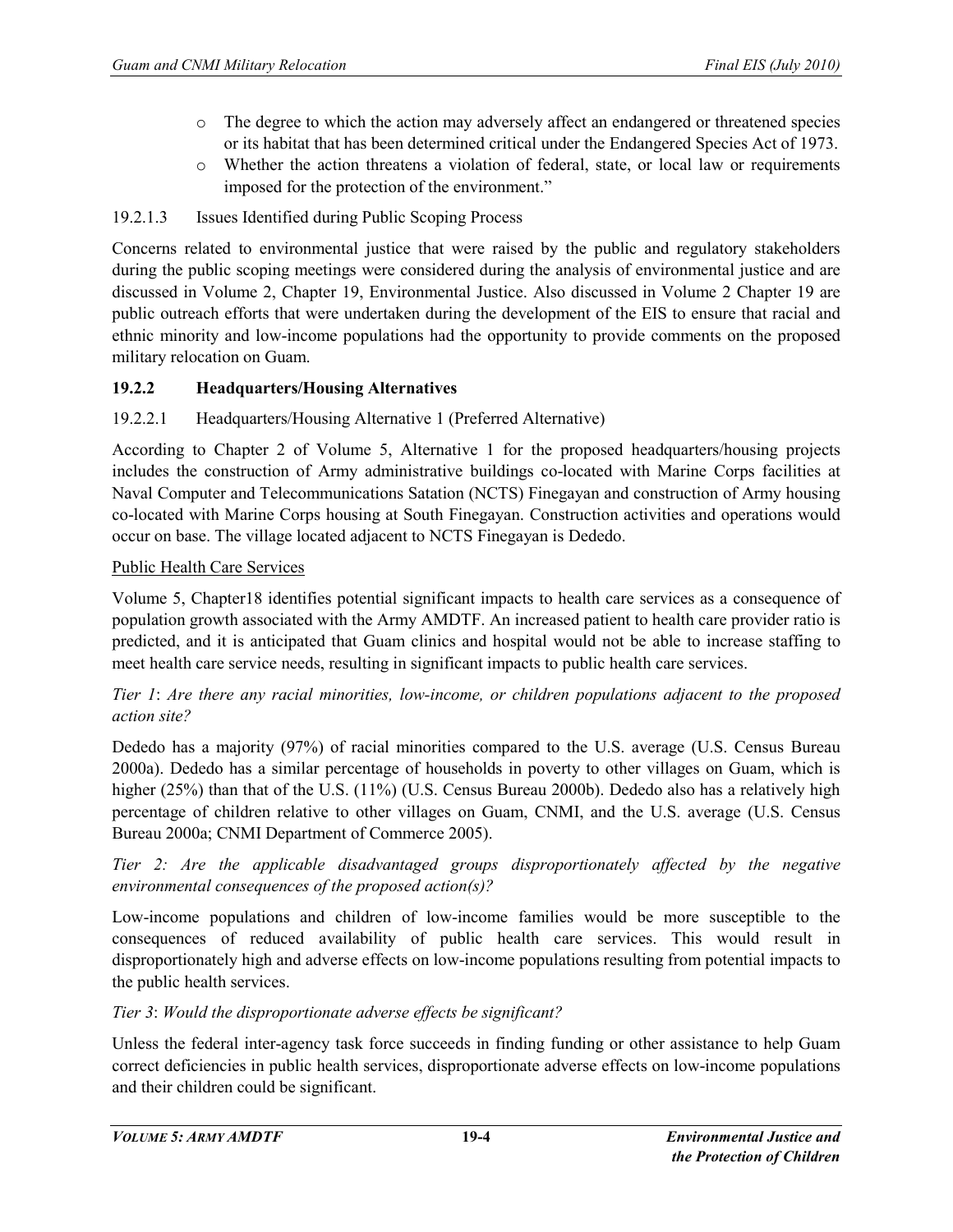# Public Safety Services

Volume 5, Chapter 18 identifies potential significant impacts to public safety services as a consequence of population growth associated with the Army AMDTF. Public safety agencies; Police, Fire, Corrections, and Youth Affairs, would require additional staff. During the construction phase, public service agencies would experience some strain. There is an acknowledged existing sub-standard condition of key public social service on Guam and documented historical difficulty in addressing and funding these conditions. Thus any increase in service population due to the proposed action would further strain these services.

# *Tier 1*: *Are there any racial minorities, low-income, or children populations adjacent to the proposed action site?*

Dededo has a majority of racial minorities compared to the U.S. average (U.S. Census Bureau 2000a). Dededo has a similar percentage of households in poverty to other villages on Guam, which is higher than that of the U.S. (U.S. Census Bureau 2000b). Dededo also has a relatively high percentage of children relative to other villages on Guam, CNMI, and the U.S. average (U.S. Census Bureau 2000a; CNMI Department of Commerce 2005).

*Tier 2: Are the applicable disadvantaged groups disproportionately affected by the negative environmental consequences of the proposed action(s)?* 

All people of Guam would be affected in the same manner by potential impacts to the public safety services associated with Army AMDTF population growth. Such impacts would not disproportionately affect minority and low-income populations or children.

#### Alternative 1 Proposed Mitigation Measures

Proposed mitigation measures, listed in Chapters 16 and 18 of this Volume and Chapter 2 of Volume 7, to reduce potential impacts from the implementation of Alternative 1 would reduce impacts on low-income populations related to public health services.

#### 19.2.2.2 Headquarters/Housing Alternative 2

According to Chapter 2 of this Volume, Alternative 2 includes the construction of Army housing, headquarters and support facilities near the northwest corner of Navy Barrigada. The village adjacent to this area is Barrigada. Construction would occur on base; however, the residential area of Barrigada Heights is across the street from the proposed construction site at Navy Barrigada. Proposed operations would occur on base and would be mainly housing and administrative. Volume 5, Chapter 2 states that the on-island Army population would be 50 by 2014, with all 630 personnel arriving by 2015. The total expected population increase from Army personnel and their dependents is 1,580. Therefore, over time there would be an increase in the number of people traveling to and from the base, which may affect traffic along Routes 15 and 16. Impacts associated with roadways are discussed in Chapter 4 of Volume 6.

#### Public Health Care Services

Impacts to public health care services would be the same for Headquarters/Housing Alternative 2 as described for Headquarters/Housing Alternative 1.

*Tier 1*: *Are there any racial minorities, low-income, or children populations adjacent to the proposed action site?*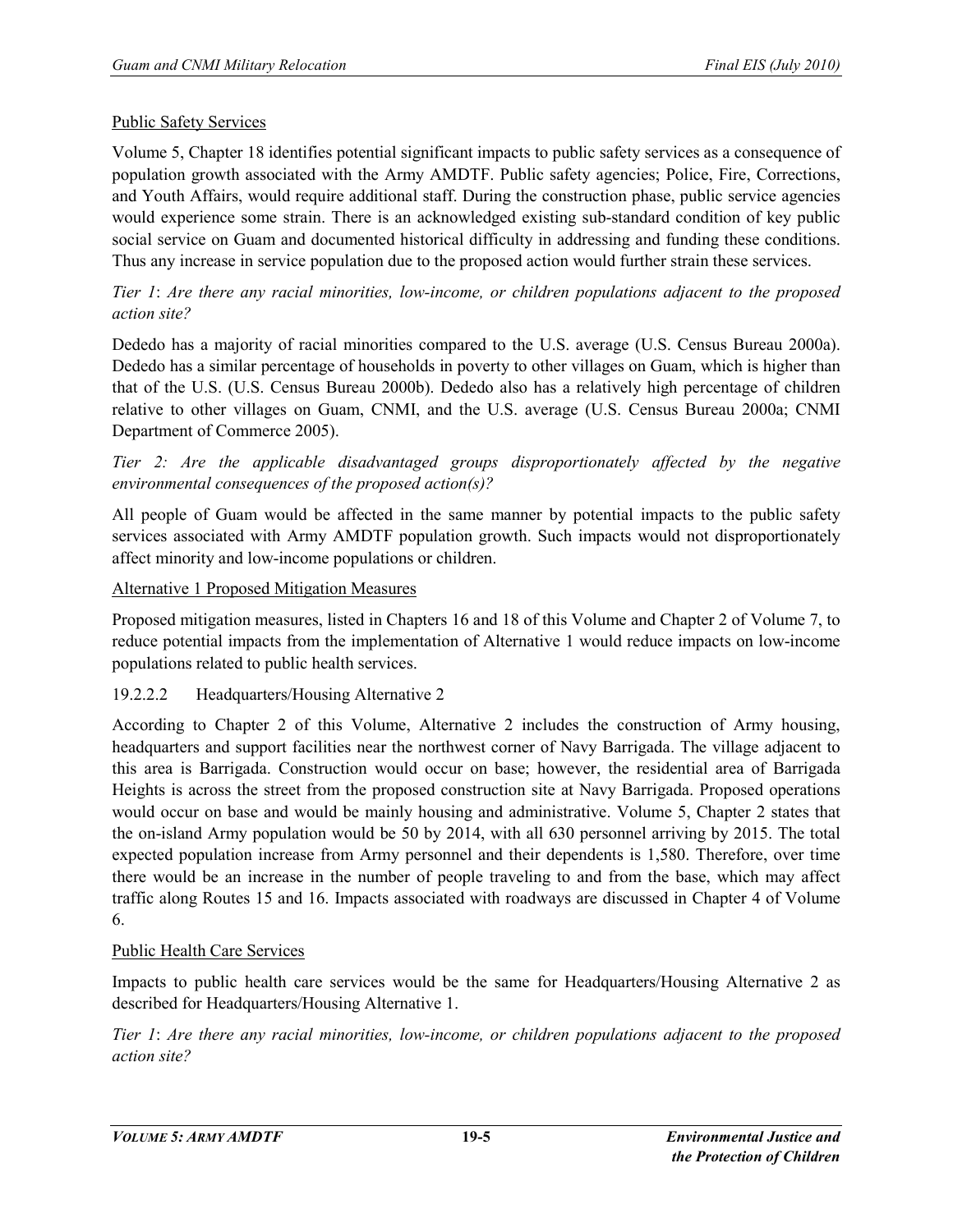The villages of Barrigada and Mangilao have a high percentage of racial and ethnic minorities, as well as a higher poverty rate and a higher percentage of children than in the U.S.

*Tier 2: Are the applicable disadvantaged groups disproportionately affected by the negative environmental consequences of the proposed action(s)?* 

Low-income populations and children of low-income families would be more susceptible to the consequences of reduced availability of public health care services. This would result in disproportionately high and adverse effects on low-income populations and their children resulting from potential impacts to the public health services.

# *Tier 3*: *Would the disproportionate adverse effects be significant?*

Unless the federal inter-agency task force succeeds in finding funding or other assistance to help Guam correct deficiencies in public health services, disproportionate adverse effects on low-income groups and children of low-income families could be significant.

# Public Safety Services

Impacts to public safety services would be the same for Headquarters/Housing Alternative 2 as described for Headquarters/Housing Alternative 1.

*Tier 1*: *Are there any racial minorities, low-income, or children populations adjacent to the proposed action site?* 

The villages of Barrigada and Mangilao have a high percentage of racial and ethnic minorities, as well as a higher poverty rate and a higher percentage of children than in the U.S.

*Tier 2: Are the applicable disadvantaged groups disproportionately affected by the negative environmental consequences of the proposed action(s)?* 

All people of Guam would be affected in the same manner by potential impacts to the public safety services associated with Army AMDTF population growth. Such impacts would not disproportionately affect minority and low-income populations or children.

#### Alternative 2 Proposed Mitigation Measures

The mitigation measures proposed for Alternative 2 are the same as for Alternative 1.

# 19.2.2.3 Headquarters/Housing Alternative 3

Under Alternative 3, Army administrative buildings would be collocated with Marine Corps facilities at NCTS Finegayan and accompanied personnel housing and related recreational and quality of life facilities would be collocated with Marine Corps housing within Navy Barrigada and Air Force Barrigada. Proposed actions and impacts at NCTS Finegayan would be the same as described above for that portion of Alternative 1, and impacts at Navy Barrigada would be the same as described above for that portion of Alternative 2. The additional unique feature of Alternative 3 is that construction of facilities would also occur at Air Force Barrigada.

Villages adjacent to Air Force Barrigada are Barrigada and Mangilao. There are residential areas in these villages that are adjacent to the proposed construction site. There would be no additional significant impacts from construction of these facilities, and the impacts affecting environmental justice and the protection of children under Alternative 3 would be the same as described for NCTS Finegayan (Alternative 1) and Navy Barrigada (Alternative 2). According to Chapter 18 of this Volume, there would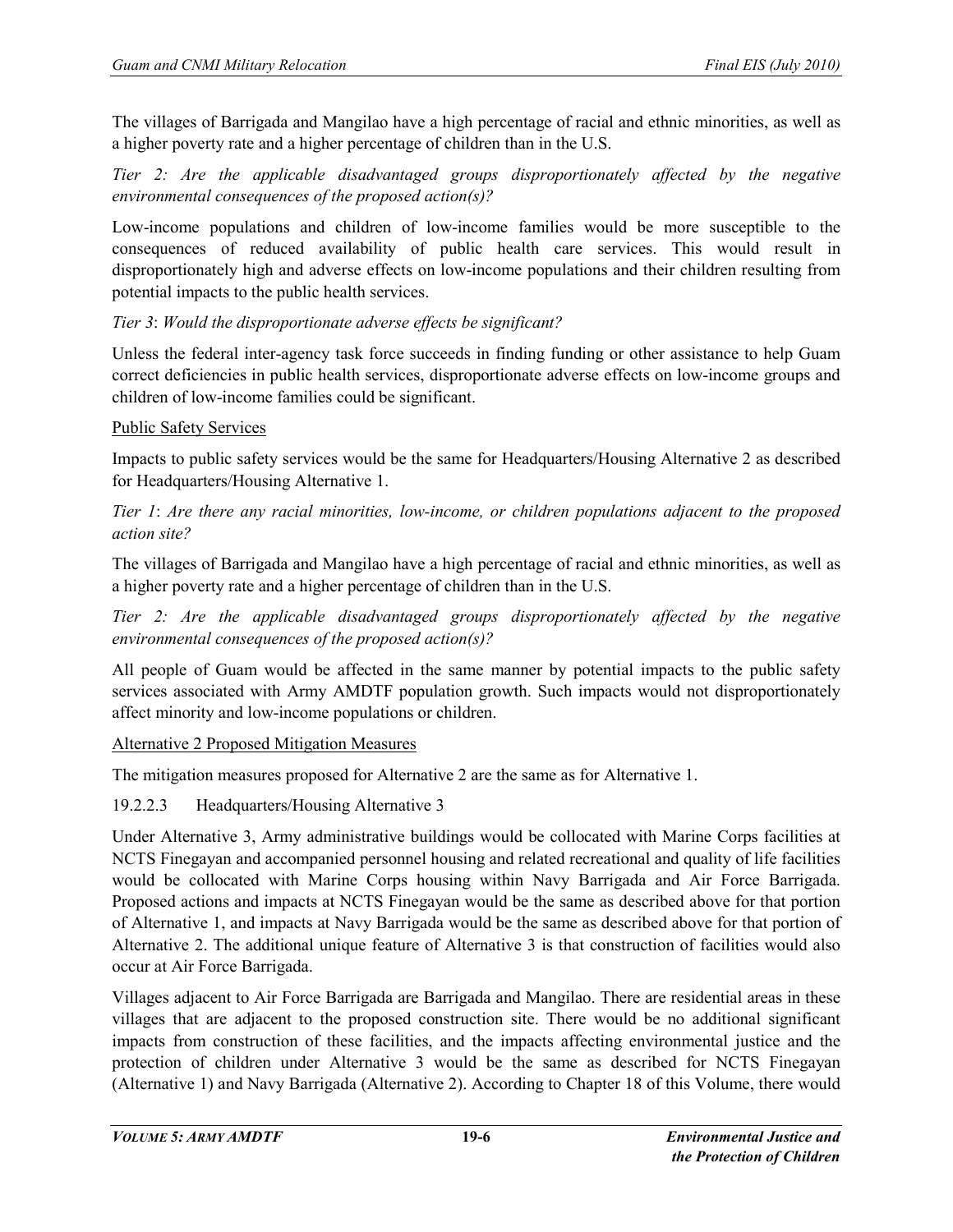be significant impacts to public health care services and public safety services as a result of population growth associated with the Army AMTDF Housing/Headquarters Alternative 3.

Impacts to public health care services and public safety services relative to environmental justice and protection of children would be the same for Headquarters/Housing Alternative 3 as described for Headquarters/Housing Alternatives 1 and 2.

Alternative 3 Proposed Mitigation Measures

The mitigation measures proposed for Alternative 3 are the same as for Alternative 1.

#### **19.2.3 Munitions Storage Alternatives**

# 19.2.3.1 Munitions Storage Alternative 1 (Preferred Alternative)

Three munitions storage magazines would be constructed in three non-contiguous areas near the Habitat Management Unit (HMU) in the southwestern part of Andersen Air Force Base (AFB). No new operations are proposed at Andersen AFB under Alternative 1. This alternative would not result in any disproportionately high and adverse impacts to racial or ethnic minorities, low-income populations, or children.

#### 19.2.3.2 Munitions Storage Alternative 2

Munitions storage magazines would be consolidated at one site located north of B Avenue on Andersen AFB. No new operations are proposed at Andersen AFB for Alternative 2. This alternative would not result in any disproportionately high and adverse impacts to racial or ethnic minorities, low-income populations, or children.

#### 19.2.3.3 Munitions Storage Alternative 3

Munitions storage magazines would be consolidated at a site located northeast of the HMU and an unnamed road on Andersen AFB. No new operations are proposed at Andersen AFB for Alternative 3. This alternative would not result in any disproportionately high and adverse impacts to racial or ethnic minorities, low-income populations, or children.

#### **19.2.4 Weapons Emplacement Alternatives**

The weapons emplacement component of the proposed Army AMDTF action has four alternatives. Detailed information on the weapons emplacements is contained in a Classified Appendix (Appendix L).

No potential significant impacts of the weapons emplacement alternatives were identified; therefore, this alternative would not result in any disproportionately high and adverse impacts to racial or ethnic minorities, low-income populations, or children.

#### 19.2.4.1 Weapons Emplacement Alternative 2

Alternative 2 involves the same type of facility, construction, and operations as Alternative 1 and the impacts would be the same. Therefore, the environmental justice impacts for actions proposed in Alternative 2 are the same as those discussed under Alternative 1.

#### 19.2.4.2 Weapons Emplacement Alternative 3

Alternative 3 involves the same type of facility, construction, and operations as Alternative 1 and the impacts would be same. Therefore, the environmental justice impacts for actions proposed in Alternative 3 are the same as those discussed under Alternative 1.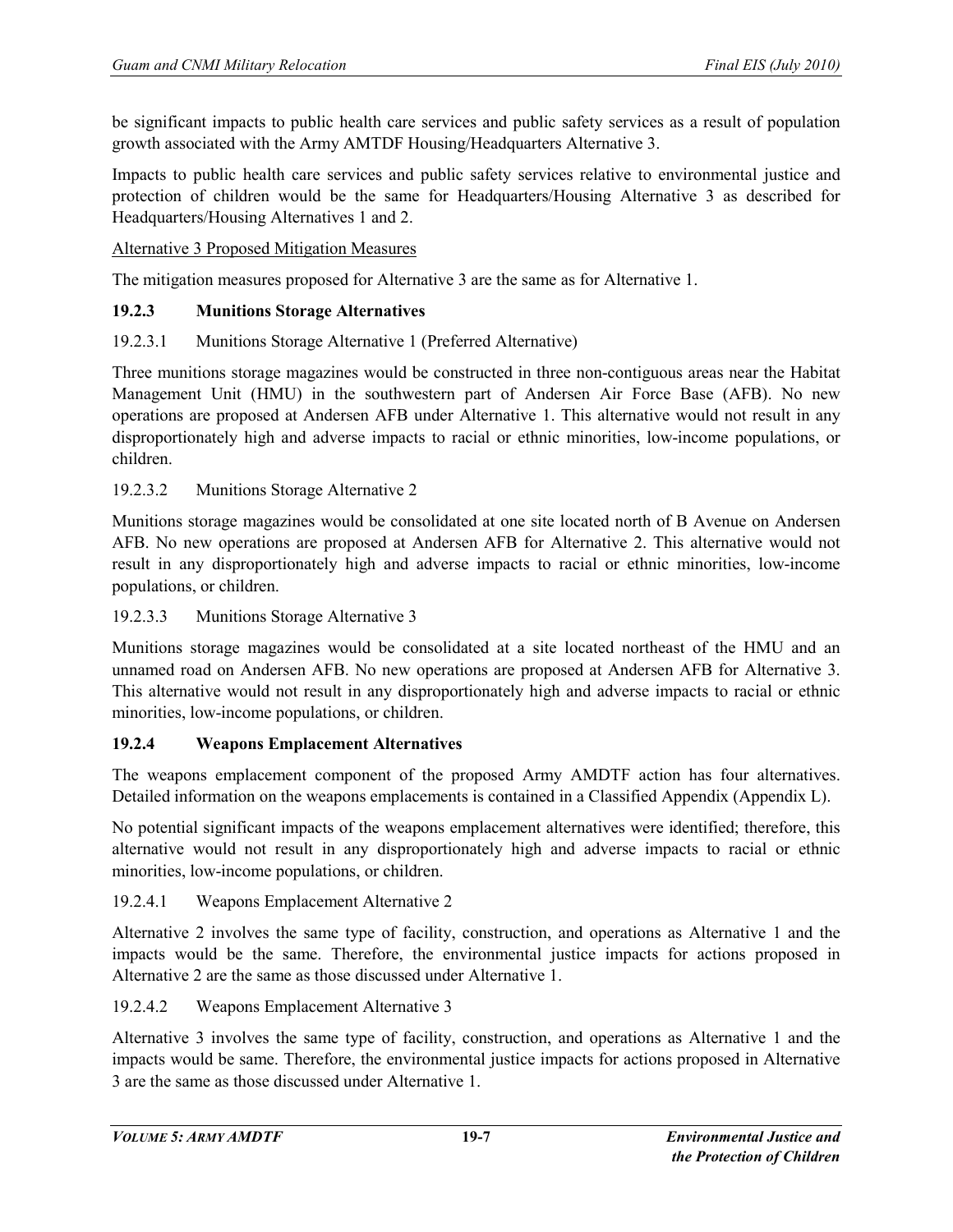# 19.2.4.3 Weapons Emplacement Alternative 4 (Preferred Alternative)

Alternative 4 involves the same type of facility, construction, and operations as Alternative 1 and the impacts would be the same. Therefore, the environmental justice impacts for actions proposed in Alternative 4 are the same as those discussed under Alternative 1.

# **19.2.5 No-Action Alternative**

Under the no-action alternative, no construction or operations associated with the Army AMDTF would occur and existing operations at the proposed project areas would continue. There would be no significant impacts associated withthe no-action alternative; therefore, the no-action alternative would have no adverse environmental justice impacts on the villages of Dededo, Barrigada, and Mangilao and would not increase health and safety risks for children.

#### **19.2.6 Summary of Impacts**

Tables 19.2-1, 19.2-2, and 19.2-3 summarize the potential impacts of each major component – headquarters/housing, munitions storage, and weapons emplacement, respectively.

| Alternative 1                                                                                                                                                                                                                                                                                                                                                                                                | Alternative 2                                                                                                                                                                                                                                                                                                                                                                                                          | Alternative 3                                                                                                                                                                                                                                                                                                                                                                                   |  |  |  |
|--------------------------------------------------------------------------------------------------------------------------------------------------------------------------------------------------------------------------------------------------------------------------------------------------------------------------------------------------------------------------------------------------------------|------------------------------------------------------------------------------------------------------------------------------------------------------------------------------------------------------------------------------------------------------------------------------------------------------------------------------------------------------------------------------------------------------------------------|-------------------------------------------------------------------------------------------------------------------------------------------------------------------------------------------------------------------------------------------------------------------------------------------------------------------------------------------------------------------------------------------------|--|--|--|
| Construction                                                                                                                                                                                                                                                                                                                                                                                                 |                                                                                                                                                                                                                                                                                                                                                                                                                        |                                                                                                                                                                                                                                                                                                                                                                                                 |  |  |  |
| <b>SI</b><br>Significant impact to low-<br>income populations and<br>children of low-income<br>families from public health<br>services impacts<br>NI<br>No disproportionate impact to<br>$\bullet$<br>minority populations from<br>public health services impacts<br>No disproportionate impact to<br>minority and low-income<br>populations or children from<br>public safety services impacts              | <b>SI</b><br>Significant impact to low-<br>$\bullet$<br>income populations and children<br>of low-income families from<br>public health services impacts<br>NI<br>No disproportionate impact to<br>$\bullet$<br>minority populations from<br>public health services impacts<br>No disproportionate impact to<br>$\bullet$<br>minority and low-income<br>populations or children from<br>public safety services impacts | <b>SI</b><br>Significant impact to minority<br>and low-income populations<br>and children from public<br>health services impacts<br>NI<br>No disproportionate impact to<br>minority populations from<br>public health services impacts<br>No disproportionate impact to<br>$\bullet$<br>minority and low-income<br>populations or children from<br>public safety services impacts               |  |  |  |
| Operation                                                                                                                                                                                                                                                                                                                                                                                                    |                                                                                                                                                                                                                                                                                                                                                                                                                        |                                                                                                                                                                                                                                                                                                                                                                                                 |  |  |  |
| <b>SI</b><br>Significant impact to low-<br>$\bullet$<br>income populations and<br>children of low-income<br>families from public health<br>services impacts<br>NI<br>No disproportionate impact to<br>$\bullet$<br>minority populations from<br>public health services impacts<br>No disproportionate impact to<br>minority and low-income<br>populations or children from<br>public safety services impacts | SI<br>Significant impact to low-<br>$\bullet$<br>income populations and children<br>of low-income families from<br>public health services impacts<br>NI<br>No disproportionate impact to<br>$\bullet$<br>minority populations from<br>public health services impacts<br>No disproportionate impact to<br>$\bullet$<br>minority and low-income<br>populations or children from<br>public safety services impacts        | <b>SI</b><br>Significant impact to low-<br>$\bullet$<br>income populations and<br>children of low-income<br>families from public health<br>services impacts<br>NI<br>No disproportionate impact to<br>minority populations from<br>public health services impacts<br>No disproportionate impact to<br>minority and low-income<br>populations or children from<br>public safety services impacts |  |  |  |

| Table 19.2-1. Summary of Headquarters/Housing Impacts - Alternatives 1, 2, and 3 |  |
|----------------------------------------------------------------------------------|--|
|                                                                                  |  |

*Legend:* SI = Significant impact; NI = No impact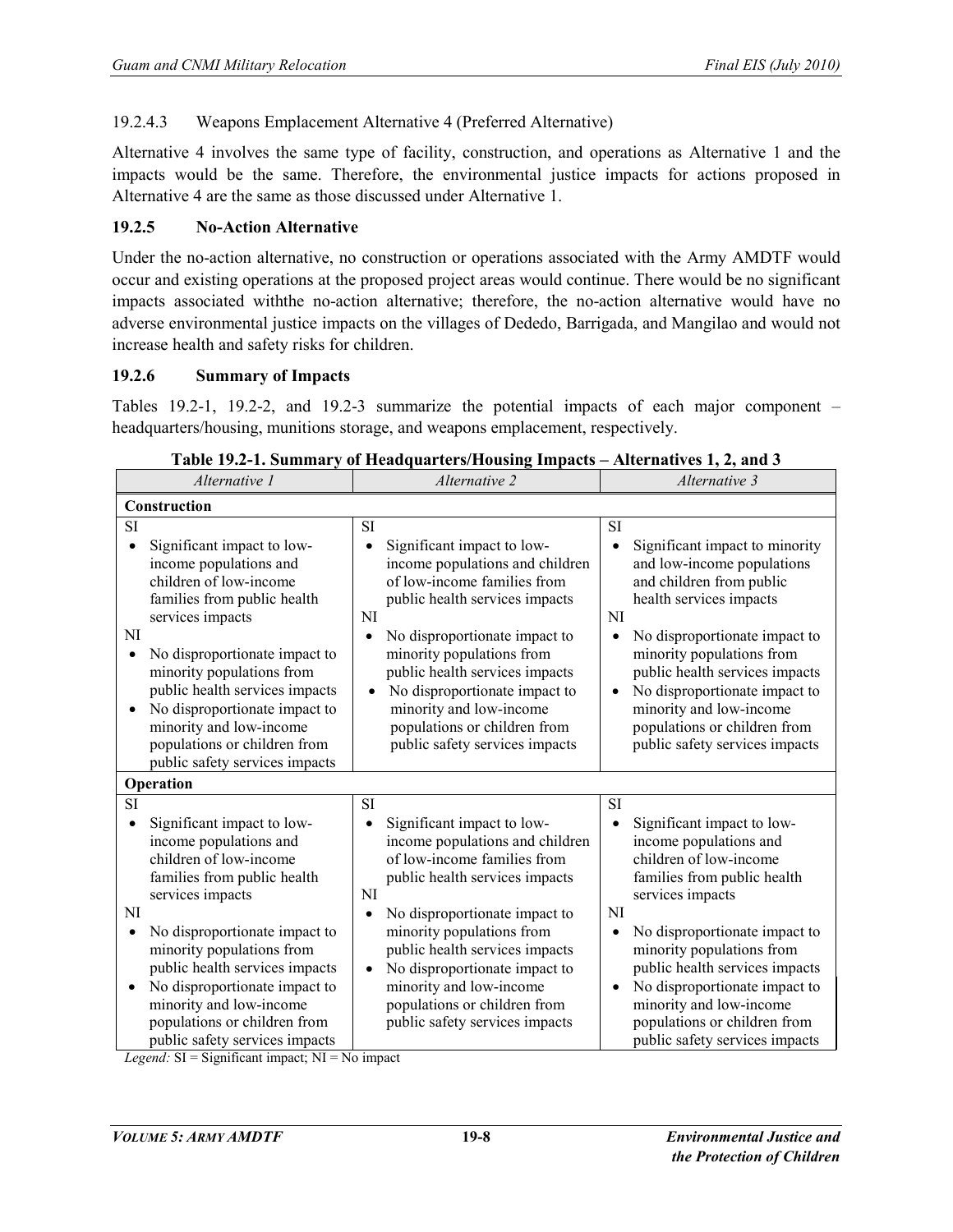| Alternative 1                                                                                                                                | <i>Alternative 2</i>                                           | Alternative 3                                                  |  |  |
|----------------------------------------------------------------------------------------------------------------------------------------------|----------------------------------------------------------------|----------------------------------------------------------------|--|--|
| Construction                                                                                                                                 |                                                                |                                                                |  |  |
| NI                                                                                                                                           | NI                                                             | NI                                                             |  |  |
| No impacts to racial minorities.<br>No impacts to low-income<br>populations<br>No impacts to children<br>No impacts to cultural<br>resources | The impacts would be the same<br>$\bullet$<br>as Alternative 1 | The impacts would be the same<br>$\bullet$<br>as Alternative 1 |  |  |
| Operation                                                                                                                                    |                                                                |                                                                |  |  |
| NI                                                                                                                                           | NI                                                             | NI                                                             |  |  |
| No impacts to racial minorities<br>No impacts to low-income<br>populations<br>No impacts to children.                                        | The impacts would be the same<br>$\bullet$<br>as Alternative 1 | The impacts would be the same<br>$\bullet$<br>as Alternative 1 |  |  |
| <i>Legend:</i> $NI = No$ impact                                                                                                              |                                                                |                                                                |  |  |

#### **Table 19.2-2. Summary of Munitions Storage Impacts – Alternatives 1, 2, and 3**

# **Table 19.2-3. Summary of Weapons Emplacement Impacts – Alternatives 1, 2, 3 and 4**

| Alternative 1                                                                                                | Alternative 2                                                                                                                                                                           | Alternative 3                                                                                                                                                                                   | Alternative 4                                                                                                                                                         |  |
|--------------------------------------------------------------------------------------------------------------|-----------------------------------------------------------------------------------------------------------------------------------------------------------------------------------------|-------------------------------------------------------------------------------------------------------------------------------------------------------------------------------------------------|-----------------------------------------------------------------------------------------------------------------------------------------------------------------------|--|
| Construction                                                                                                 |                                                                                                                                                                                         |                                                                                                                                                                                                 |                                                                                                                                                                       |  |
| NI<br>There would be no<br>$\bullet$<br>disproportionate impacts to<br>low-income populations or<br>children | NI<br>The impacts would<br>٠<br>be the same as for<br>Alternative 1<br>NI<br>There would be no<br>$\bullet$<br>disproportionate<br>impacts to low-<br>income populations<br>or children | NI<br>The impacts would<br>$\bullet$<br>be the same as for<br>Alternative 1<br>NI<br>There would be no<br>$\bullet$<br>disproportionate<br>impacts to low-<br>income populations<br>or children | NI<br>The impacts would<br>be the same as for<br>Alternative 1<br>NI<br>There would be no<br>disproportionate<br>impacts to low-<br>income populations<br>or children |  |
| Operation                                                                                                    |                                                                                                                                                                                         |                                                                                                                                                                                                 |                                                                                                                                                                       |  |
| NI                                                                                                           | NI                                                                                                                                                                                      | NI                                                                                                                                                                                              | NI                                                                                                                                                                    |  |
| There would be no impacts<br>$\bullet$<br>from operations                                                    | There would be no<br>$\bullet$<br>impacts from<br>operations                                                                                                                            | There would be no<br>$\bullet$<br>impacts from<br>operations                                                                                                                                    | There would be no<br>impacts from<br>operations                                                                                                                       |  |

*Legend:* NI = No impact

#### **19.2.7 Summary of Proposed Mitigation Measures**

Table 19.2-4 summarizes proposed mitigation measures for each component of the proposed action.

| Headquarters/Housing                          | <b>Munitions Storage</b> | <b>Weapons Emplacement</b> |  |
|-----------------------------------------------|--------------------------|----------------------------|--|
| <i>Alternatives</i>                           | <i>Alternatives</i>      | Alternatives               |  |
| <b>Public Health Care and Safety Services</b> |                          |                            |  |
| • DoD would implement the                     | • DoD would implement    | • DoD would implement      |  |
| proposed mitigation                           | the proposed mitigation  | the proposed mitigation    |  |
| measures in Volume 5,                         | measures in Volume 5,    | measures in Volume 5,      |  |
| Chapters 16 and 18                            | Chapters 16 and 18       | Chapters 16 and 18         |  |

#### **Table 19.2-4. Summary of Proposed Mitigation Measures**